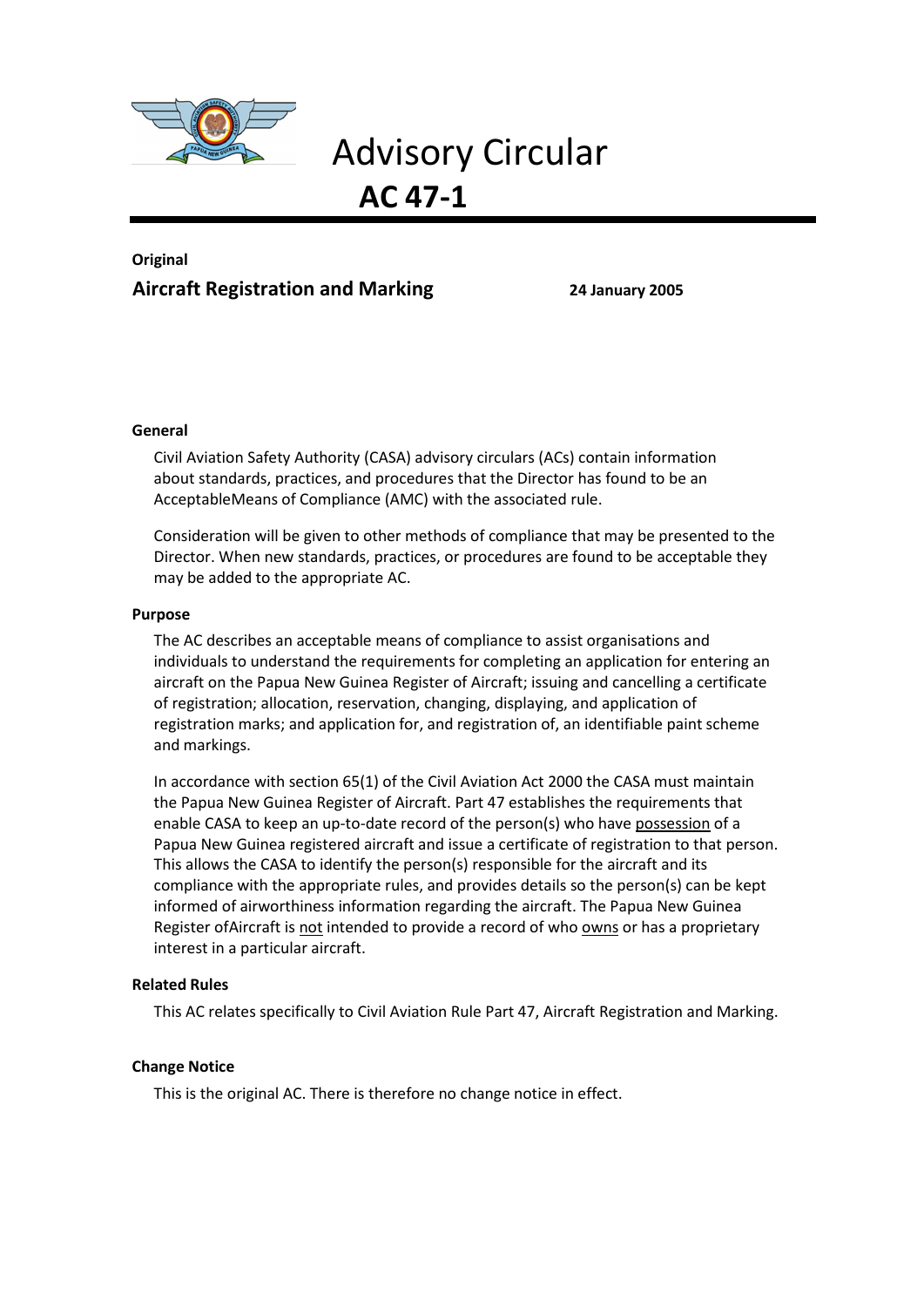# **Table of Contents**

|        | Subpart B — Aircraft Registration and Certificate of Registration 4                  |
|--------|--------------------------------------------------------------------------------------|
| 47.51  |                                                                                      |
| 47.53  |                                                                                      |
| 47.55  |                                                                                      |
| 47.57  |                                                                                      |
| 47.59  |                                                                                      |
| 47.61  |                                                                                      |
| 47.65  |                                                                                      |
| 47.67  | Destruction, loss, theft, withdrawal from use, or foreign registration of aircraft 8 |
| 47.69  |                                                                                      |
|        |                                                                                      |
|        |                                                                                      |
| 47.101 |                                                                                      |
|        |                                                                                      |
|        |                                                                                      |
|        |                                                                                      |
|        |                                                                                      |
|        |                                                                                      |
|        |                                                                                      |
|        |                                                                                      |
|        |                                                                                      |
|        |                                                                                      |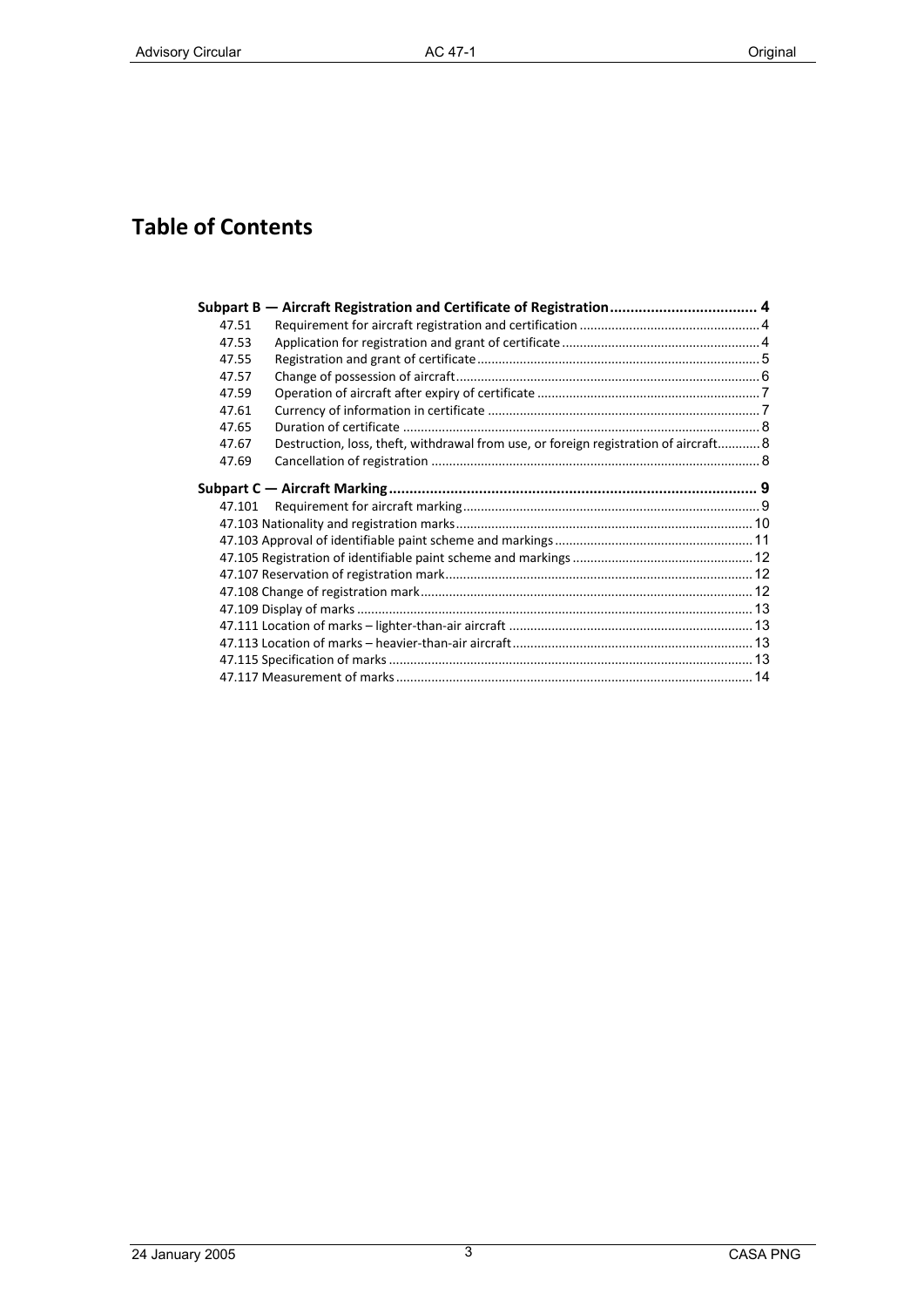# <span id="page-2-1"></span><span id="page-2-0"></span>**Subpart B — Aircraft Registration and Certificate of Registration**

#### **47.51 Requirement for aircraft registration and certification**

Aircraft operating in PNG are required to be registered either on the PNG Register of Aircraft or by the appropriate aeronautical authority of a foreign state. The certificateof registration must be valid, and must be held by the person lawfully entitled to possession of the aircraft for 28 days or longer.

The following are exceptions and therefore are not required to be registered under Part 47:

- aircraft or equipment operated in accordance with
	- o Part 101 gyrogliders, parasails, unmanned balloons, kites, rockets, pilotless and model aircraft

An application may be submitted in advance of an aircraft being removed from a foreign register, but the application will not be processed, and the aircraft will not be entered on the PNG Register of Aircraft, until notification of de-registration by the foreign state of registry is received by the CASA. An aircraft registered in any other country cannot be registered in PNG.

### <span id="page-2-2"></span>**47.53 Application for registration and grant of certificate**

#### **47.53(a)**

The application to register an aircraft in PNG, and for subsequent issue of a certificate of registration, can be made by the person lawfully entitled to possession of the aircraft for 28 days or longer or by a person whom they have authorised to act on their behalf.

A person who will be entitled to take possession of an aircraft on a specified and verifiable date may also apply for registration of an aircraft and issue of a certificate of registration. The applicant may be required to include a statutory declaration in this instance. [Refer 47.53(c)(4)]

Applicants need to complete form CA 47/01 and submit it with payment of the appropriate fee. The aircraft and applicant's information supplied on this form will appear on the certificate of registration.

This person entitled to possession of a particular aircraft for 28 days or longer is the person who is primarily responsible for the operation and oversight of compliance with the airworthiness requirements for that aircraft. Arrangements made for lease or operation of the aircraft for shorter periods of less than 28 days do not require any change to the PNG Register of Aircraft, or to the certificate of registration.

#### **47.53(b)(1)**

The information required for the application should be obtained from the aircraft data plate. The date of manufacture should include the month and year of manufacture. The method of determining the date of manufacture varies between aircraft manufacturers. If the date is not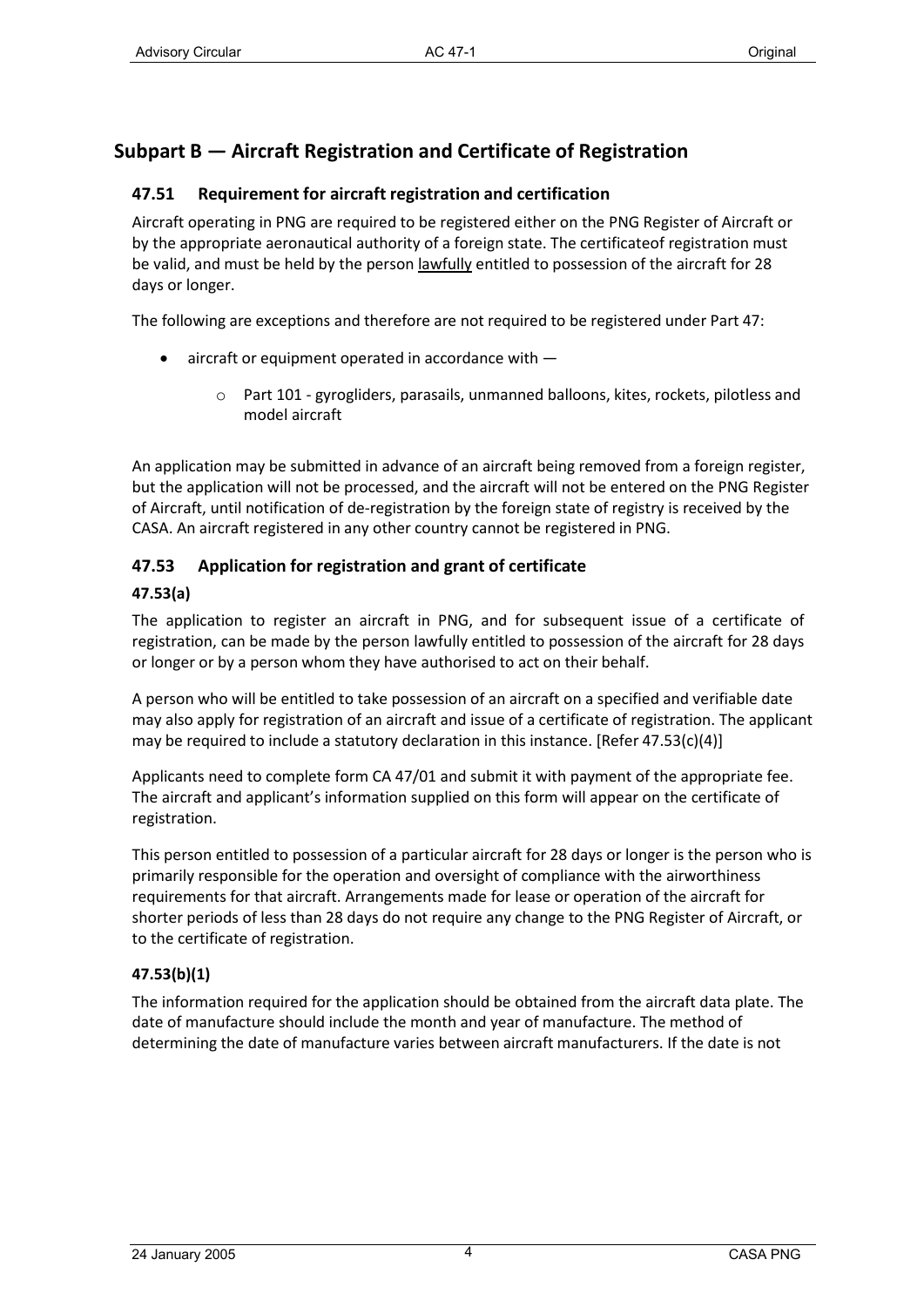clearly stated on the data plate or in the aircraft documentation, the date on the statement of conformity should be used.

#### **47.53(b)(2)**

The application must identify the person(s), organisation, partnership, or syndicate that is lawfully entitled to possession of the aircraft for 28 days or longer. The address of the applicant must include—

- the postal address to which correspondence is to be forwarded
- the street address in PNG at which the documents may be served upon the certificate holder

If these addresses are different, for example if the postal address is a Post Office Box, then both addresses must be provided.

If the group entitled to lawful possession is a syndicate or partnership, the full names of all members are required. These may be provided on a separate page. All holders of an aviation document are required to be fit and proper persons and therefore all members of the partnership or syndicate will be assessed in accordance with the relevant section of the Civil Aviation Act 2000. The applicant(s) may be required to update information in the fit and proper person questionnaire, form FPP.

#### **47.53(c)(4)**

If an applicant for initial registration of an aircraft wishes to apply for registration prior to taking lawful possession of the aircraft, a statutory declaration will be required stating the date when lawful possession is to be taken. This provision can be used to allow an applicant to apply for registration of an aircraft prior to importing the aircraft to PNG. However, the aircraft cannot be entered on the PNG Register of Aircraft until notification of de-registration isreceived from the foreign state of registry. The certificate of registration cannot be issued until the date of lawful possession of the aircraft.

#### <span id="page-3-0"></span>**47.55 Registration and grant of certificate**

#### **47.55(a)**

An applicant is entitled to have an aircraft registered and a certificate of registration issued provided the Director is satisfied that the aircraft is not registered in any other country; that the information supplied is acceptable and the applicant meets all the requirements in 47.53(b) and (c); that the applicant is a fit and proper person; and that the granting of the certificate is not contrary to the interests of aviation safety.

#### **47.55(b)**

This rule details the actions of the Director once he is satisfied that the aircraft can be registered and a certificate of registration can be issued. New registration marks are allocated in alphabetical order, however a particular mark may be reserved on application. To reserve a particular mark, the requested mark should be identified on the application form. If available, the mark may be reserved for a two-year period. (Refer 47.107) Details relating to an aircraft, its registration mark, and if applicable its identifiable paint scheme and markings, are recorded in the PNG Register of Aircraft and are available on the CASA website.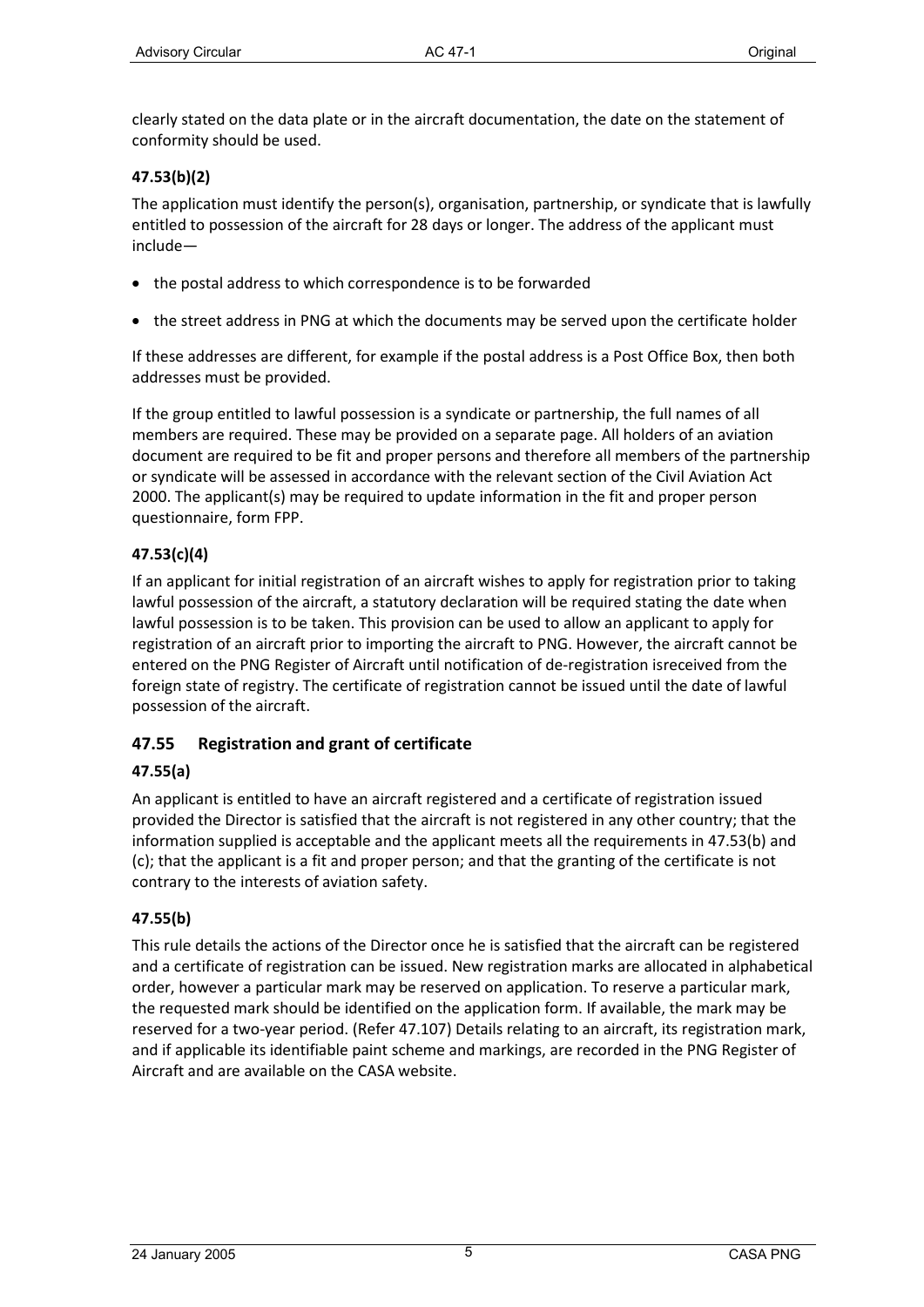#### <span id="page-4-0"></span>**47.57 Change of possession of aircraft**

#### **47.57(a)**

Where there is a change in the lawful possession of an aircraft for a period of 28 days or longer, the person relinquishing their lawful entitlement to possession is responsible for notifying the CASA of this change and for payment of the associated fees. The certificate of registration held by the person relinquishing possession, expires on the date possession ceases.

#### **47.57(b)(1)**

Notifying the Director of a change of possession is done by completing one of the following forms and submitting it with the appropriate fee.

- form CASA 47/03; or
- Aircraft Registration Certificate, which can be found printed on the reverse of the certificate ofregistration.

When using form CASA 47/03, the person relinquishing their lawful entitlement to possession of the aircraft needs to identify on the form the person who will be taking lawful possession of the aircraft. The person relinquishing lawful possession of the aircraft should ensure that both parties complete the relevant sections of this form. This form must be submitted within 14 days of the date that the person relinquishing their lawful entitlement to possession ceases possession of the aircraft.

There may be occasions where it is not possible, due to geographical location or transaction time constraints, to have both parties complete the same CASA 47/03 form. In these circumstances the Director will accept separate forms from each of the parties involved provided that the each form is signed by the relevant party, and the information provided clearly identifies the other party's name and physical address, and where possible a day-time contact phone number.

The person relinquishing possession should complete either form CASA 47/03 or on the C of R(on the reverse of the certificate of registration), and the person taking possession ofthe aircraft should complete the relevant section of form CASA 47/03. On receipt of the two signed and completed forms, the application for change of possession of the aircraft can be processed.

If the person in whose name the certificate of registration is currently issued is unable to complete the relevant section of form CASA 47/03 in order to relinquish possession of the aircraft, e.g. they are deceased, then the person taking lawful possession of the aircraft needs to complete the reverse side of the C of R which contains a statutory declaration to the effect they are the person, organisation, partnership, or syndicate lawfully entitled to possession of the particular aircraft for 28 day or longer.

#### **47.57(b)(1)**

A change in possession may be the result of destruction, loss, theft, withdrawal from use, or transfer to a foreign register. In such cases the Director must be notified as soon as possible in accordance with 47.67.

In the event of an accident, your insurance company may assess the damage to the aircraft as being beyond economical repair. In this case it is usual for them to pay out the insured person(s) and the damaged aircraft then becomes the property of the insurance company and the holder of the certificate of registration is no longer entitled to possession of the aircraft. The Director must be notified within 14 days of the insurance company informing you of this outcome, as this constitutes a change of possession. The form on the back of the certificate of registration should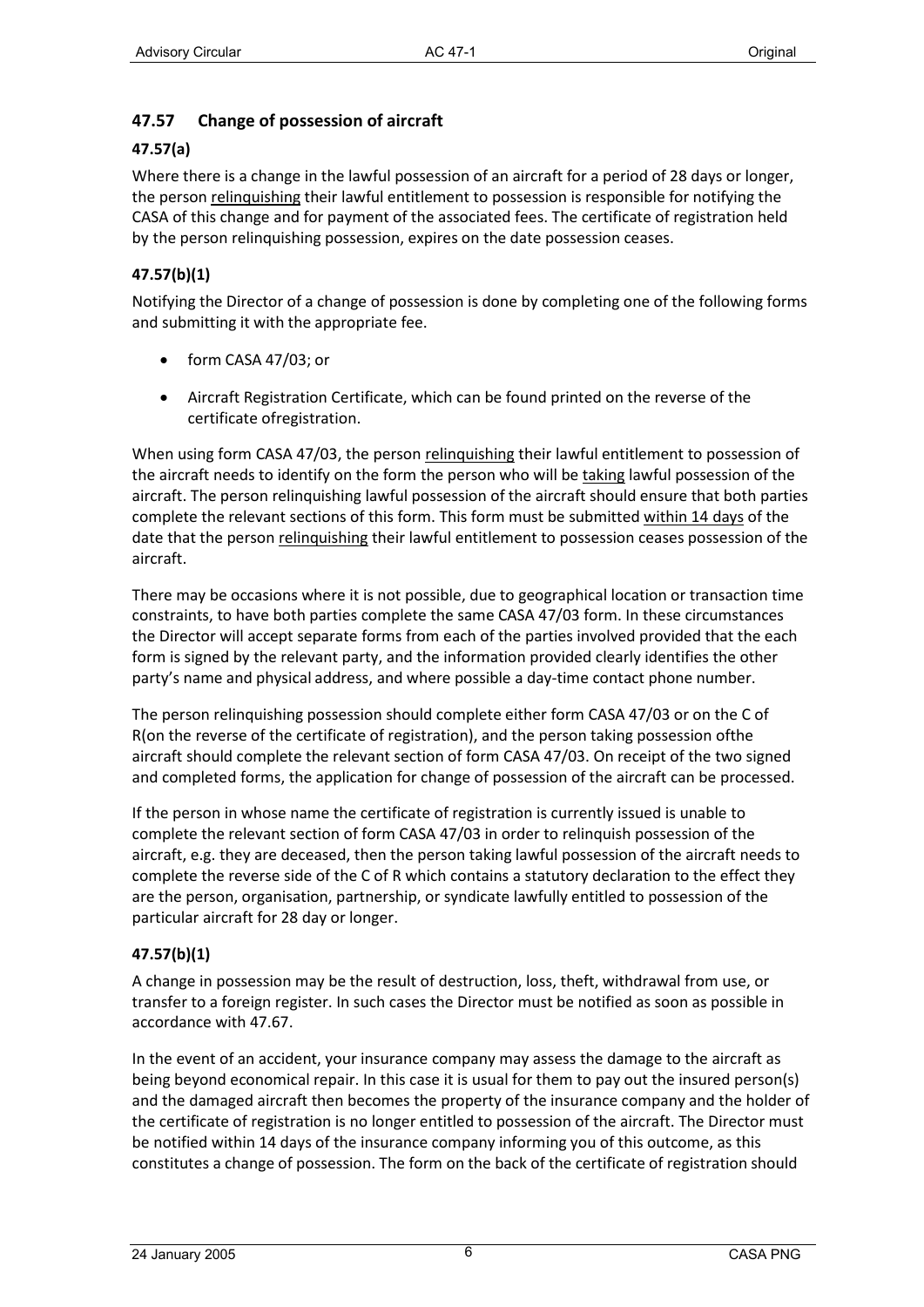be completed, identifying the insurance company taking possession, and immediately forwarded to the Director.

As the insurance company will be taking possession of the aircraft, they will need to notify the Director, especially if they intend to keep the damaged aircraft on the PNG Register of Aircraft. If the aircraft registration is to be cancelled because the aircraft is classified as destroyedor being permanently withdrawn from use, then the insurance company will need to notify the Director so that the aircraft can be de-registered.

If you fail to notify the Director that you are no longer lawfully entitled to possession of an aircraft you will continue to receive all CASA correspondence including invoices, and possibly landing fees and Airways charges, as you will be the last person listed as being responsible for that aircraft.

If the Director has been notified by the holder of a certificate of registration that they are no longer in possession of an aircraft, and the Director does not receive notification from any person(s) taking possession of an aircraft, the Director may begin action to de-register that aircraft.

#### **Carriage of the certificate of registration**

You do not need to carry the certificate of registration in the aircraft when operating within PNG, however it is one of the documents listed in Civil Aviation Rule 91.110 that has to be carried by all PNG registered aircraft operating outside of PNG.

#### <span id="page-5-0"></span>**47.59 Operation of aircraft after expiry of certificate**

The certificate of registration held by the person relinquishing lawful possession expires on the date that they cease to have lawful entitlement to possession of the aircraft. The certificate of registration is then no longer valid.

A person taking possession of an aircraft being flown to, from, or within PNG has a 28- day period in which to obtain a valid certificate of registration. The aircraft may be operated within this 28 day period without a valid certificate of registration. After the 28 days have elapsedthe aircraft cannot be flown until a new certificate of registration is issued.

This provision allows for the processing of applications for registration as well as the change of possession of an aircraft. It allows a period of 14 days for the person(s) relinquishing or taking possession to submit the necessary documentation, and a further period of 14 days for the change of possession to be processed without the aircraft being grounded.

#### <span id="page-5-1"></span>**47.61 Currency of information in certificate**

The holder of a certificate of registration needs to notify the Director of any changes that affect the currency of any information contained in the certificate. Changes of address, aircraft description, and typographical errors should all be notified in writing as soon as possible. The PNG Register of Aircraft will be updated and a new certificate of registration will be issued free of charge. The applicant's address will need to include—

- the postal address to which correspondence is to be forwarded
- the street address in PNG at which the documents may be served upon the certificate holder

If these addresses are different, for example if the postal address is a Post Office Box, then both addresses are required.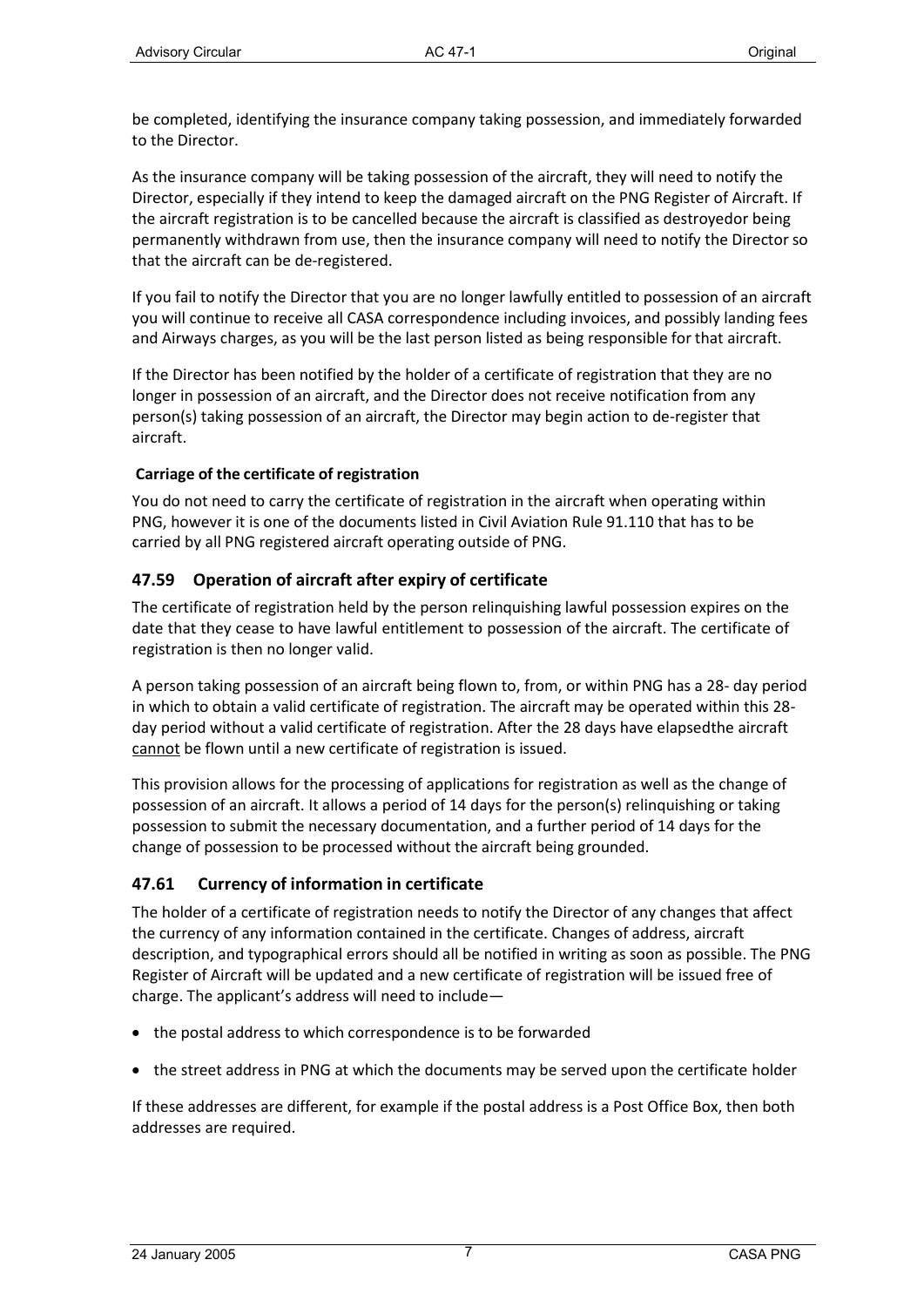Where there is a change in the membership of a syndicate this constitutes a change in the currency of the information contained in the certificate, and the full names and other details of the new members must be forwarded to the Director.

#### <span id="page-6-0"></span>**47.65 Duration of certificate**

The PNG certificate of registration remains valid until either the certificate holder ceases to be lawfully entitled to possession of the aircraft for 28 days or longer, or it is suspended or revoked by the Director under sections 53 to 57 of the Act.

If for some reason the certificate is suspended, the holder of the certificate is required to produce the certificate for endorsement. The certificate should be sent immediately to the Director marked Attention: Aircraft Registrar.

If the certificate of registration is revoked, the aircraft is considered de-registered and the registration is cancelled in accordance with 47.67. The holder of the certificate is required to surrender the certificate immediately and should send it to the Director marked Attention: Manager Airworthiness Branch, CASA PNG.

#### <span id="page-6-1"></span>**47.67 Destruction, loss, theft, withdrawal from use, or foreign registration of aircraft**

If the aircraft is being permanently withdrawn from use, or has been destroyed, lost, or stolen, the holder of a certificate of registration has 14 days from the time that they become aware of this, to notify the Director. If an aircraft is being exported and an application is going to be made for the aircraft to be registered in another country, the Director is to be notified immediately of any such application.

In either instance the notification must be made in writing, signed by the certificate holder, accompanied by the certificate of registration, and should outline the particular events concerning the aircraft. On receipt of this information the Director will revoke the certificate of registration and cancel the registration, de-registering the aircraft in accordance with 47.69.

It is the responsibility of the holder of the certificate of registration to notify the Director, whether or not they are retaining possession of the aircraft and re-registering the aircraft in a foreign country themselves, or whether possession is being transferred to another person in a foreign country. In the latter case, you may not know whether the person taking possession of the aircraft will be registering it overseas, however you still need to notify the Director of the change of possession in accordance with 47.57.

The holder of a certificate of registration is not required by Part 47 to notify the Director when a PNG registered aircraft is being operated overseas. However, the Director should be notified of the overseas maintenance personnel or organisations to which responsibility has been delegated for that aircraft. The certificate holder is still required to ensure compliance with all other applicable foreign and PNG Civil Aviation Rule requirements for the operation and maintenance of the aircraft.

#### <span id="page-6-2"></span>**47.69 Cancellation of registration**

The registration of an aircraft can be cancelled for a variety of reasons and these are outlined in this rule. De-registration of an aircraft and subsequent cancellation of the aircraft's registration can be initiated by either the holder of the certificate of registration, or by the Director under certain circumstances. The PNG Register of Aircraft is required to be kept up to date and reflect any such changes.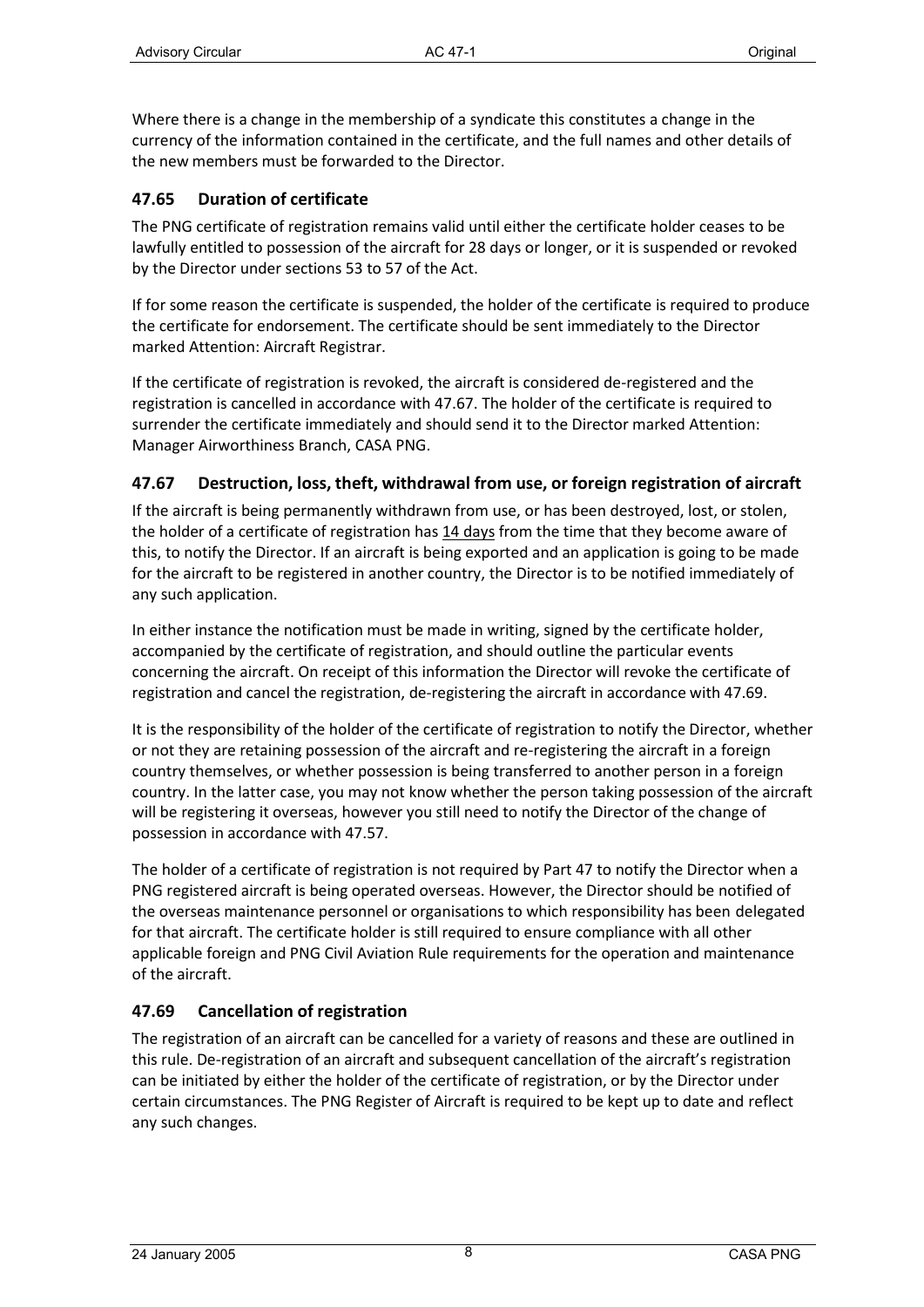The holder of the certificate of registration may initiate cancellation of the registration if the aircraft is destroyed, lost, stolen, exported, or when they are withdrawing the aircraft permanently from use, and they request that the Director revoke the certificate of registration.

The Director may revoke the certificate of registration and cancel the registration of the aircraft at the request of the holder of the certificate of registration and when satisfied that the aircraft has been destroyed, lost, stolen, permanently withdrawn from use, or if the aircraft is found to be registered in another country. The Director may revoke the certificate of registration, being an aviation document, for other reasons by exercising powers in sections 53 to 56 of the Act.

The holder of a certificate of registration is responsible for notifying the Director of any change of possession of the aircraft. The certificate of registration expires, and is no longer, valid from the date on which the holder has ceased to be lawfully entitled to possession of the aircraft. If the Director has not received an application for registration and grant of a new certificate of registration within 14 days of the certificate expiring, the certificate of registration may be revoked and registration of that aircraft may be cancelled. Both parties are required to complete the relevant forms promptly.

## <span id="page-7-1"></span><span id="page-7-0"></span>**Subpart C — Aircraft Marking**

#### **47.101 Requirement for aircraft marking**

The PNG nationality mark is **P2.** The allocated registration mark consists of a set of threeletters specific to that aircraft.

All aircraft operated outside PNG are required to display both the nationality and the allocated registration mark. All aircraft with a MCTOW greater than 5700 kg are required to display both the nationality and allocated registration mark even if they are operated solely withinPNG.

Smaller aircraft typically have less surface area on which to display full marks, therefore when operated within PNG some aircraft are not required to display the nationality mark. These aircraft types are identified in 47.101(b). Unless otherwise stated, these aircraft are still required to display the allocated three-letter registration mark.

Aircraft are sometimes used for special police operations where it is desirable for the aircraft operator not to be identified. For this reason, when an aircraft is operating within PNG on a police operation authorised by the Commissioner of Police, the allocated nationality and registration mark need not be displayed provided that the aircraft displays a Police Mark allocated under 47.102. Aircraft being operated under the authorisation of the Commissioner of Police are allocated a specific de-identified mark that is known to the Police.

PNG has a large number of airworthy historical aircraft. It is now possible for the holderof the certificate of registration to apply for an approval to display the aircraft's historical and identifiable paint scheme and markings under 47.104, as an alternative to displaying the aircraft's allocated registration mark.

It is an offence to obscure or alter an aircraft's allocated registration mark, unless authorised to do so either by—

• the Director, to allow the display of an approved identifiable paint scheme and markings, or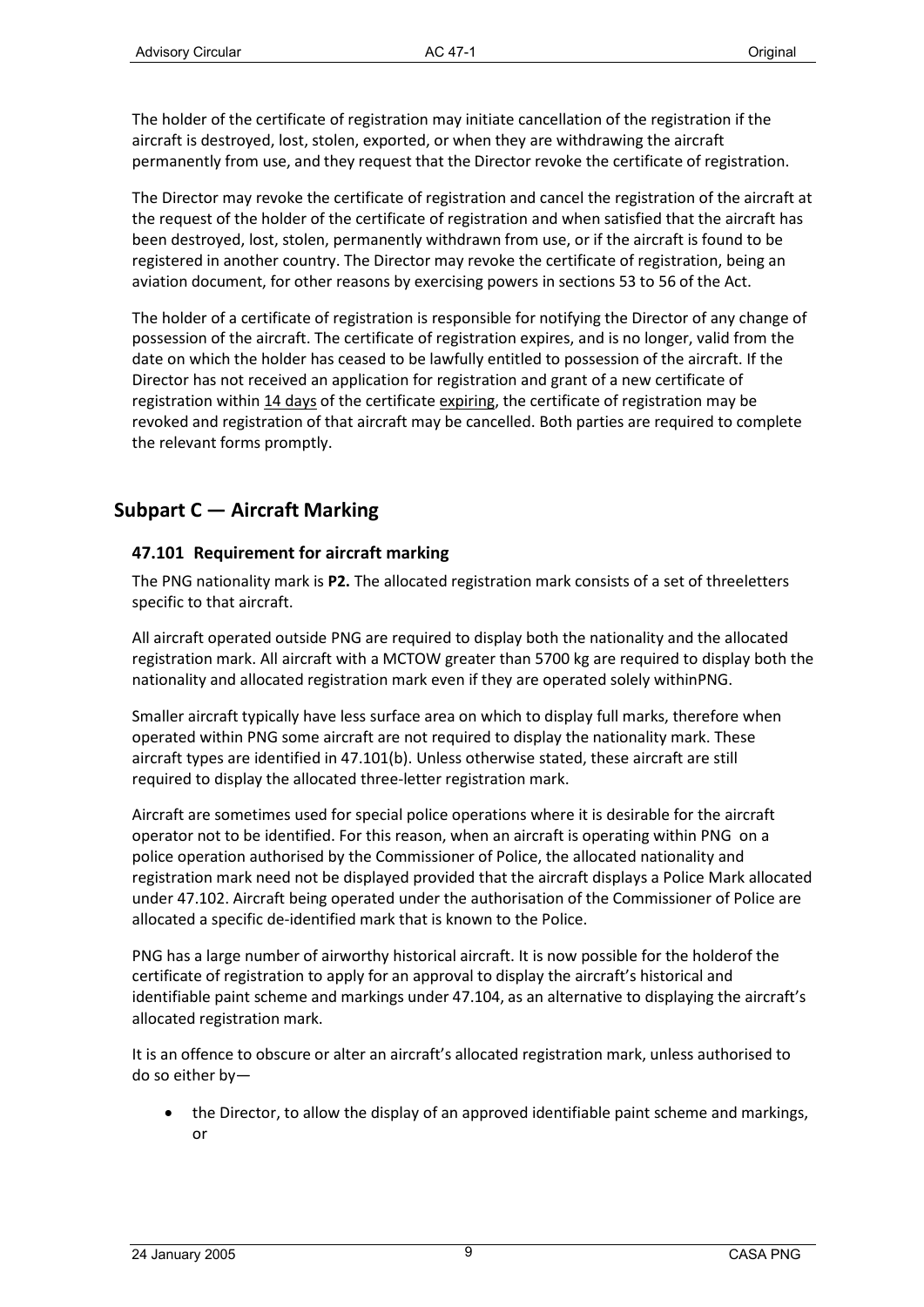• the Commissioner of Police for an authorised Police operation.

#### <span id="page-8-0"></span>**47.103 Nationality and registration marks**

All aircraft entered on the PNG Register of aircraft have the nationality mark of **P2**. The Director is required to allocated a three-letter registration mark to all PNG registered aircraft. **ALL** PNG registered aircraft will be allocated a registration mark whether or not they intend to seek an approval not to display that mark under 47.102 (Police mark) or 47.104 (Identifiable paint scheme and markings).

#### <span id="page-8-1"></span>**47.107 Reservation of registration mark**

A person may apply for a particular mark to be reserved, however as described above, some marks have been reserved for historical reasons or for particular aircraft categories. A mark can be reserved for up to 2 years and cannot be allocated during this time unless requested by the person who has reserved that mark.

#### <span id="page-8-2"></span>**47.108 Change of registration mark**

It is possible to replace an aircraft's allocated registration mark. The request needs to be in writing stating the registration mark being sought, and enclosing the airworthiness certificate and the certificate of registration, as these documents will need to be reissued with the aircraft's new registration mark. This information must be submitted with the appropriate fee.

#### **Reallocation of marks**

To minimise the chance of confusion, a period of 12 months will elapse between the cancellation of a mark and its subsequent reallocation. Marks may be reallocated on verification that all relevant documentation has been identified, distinguished, and either archived or associated with a new registration mark.

A mark will only be reallocated when the Director is satisfied that that there can be no confusion between documentation relating to the aircraft that previously held the registration mark and the aircraft to which the mark has subsequently been allocated.

### <span id="page-8-3"></span>**47.111 Display of marks**

The aircraft's allocated registration mark must be permanently affixed and located so that it is displayed in a position where equipment or other moving parts of the aircraft won't obscure it. The marks must be kept clean and visible and contrast with the background to which it is affixed. Aircraft being operated on authorised Police operations need to similarly affix the allocated Police mark by some means so that the marks meet these requirements for the duration of the operation.

### <span id="page-8-4"></span>**47.113 Location of marks – lighter-than-air aircraft**

Airships and balloons tend to have large surfaces to which marks can be affixed, however they are generally curved and can either distort the marks or make them difficult to read from some angles. This rule standardises the location for the marks and will enable them to be displayed to the best advantage.

The location of all aircraft marks and their specifications follow the ICAO requirements in Annex 7 as closely as possible.

### <span id="page-8-5"></span>**47.115 Location of marks – heavier-than-air aircraft**

The marking of aircraft is required to be standardised and provide uniformity where possible. It is difficult to stipulate the exact location for marks to be displayed due to the various sizes, shapes, and available surface area of different makes and models of aircraft. This rule provides